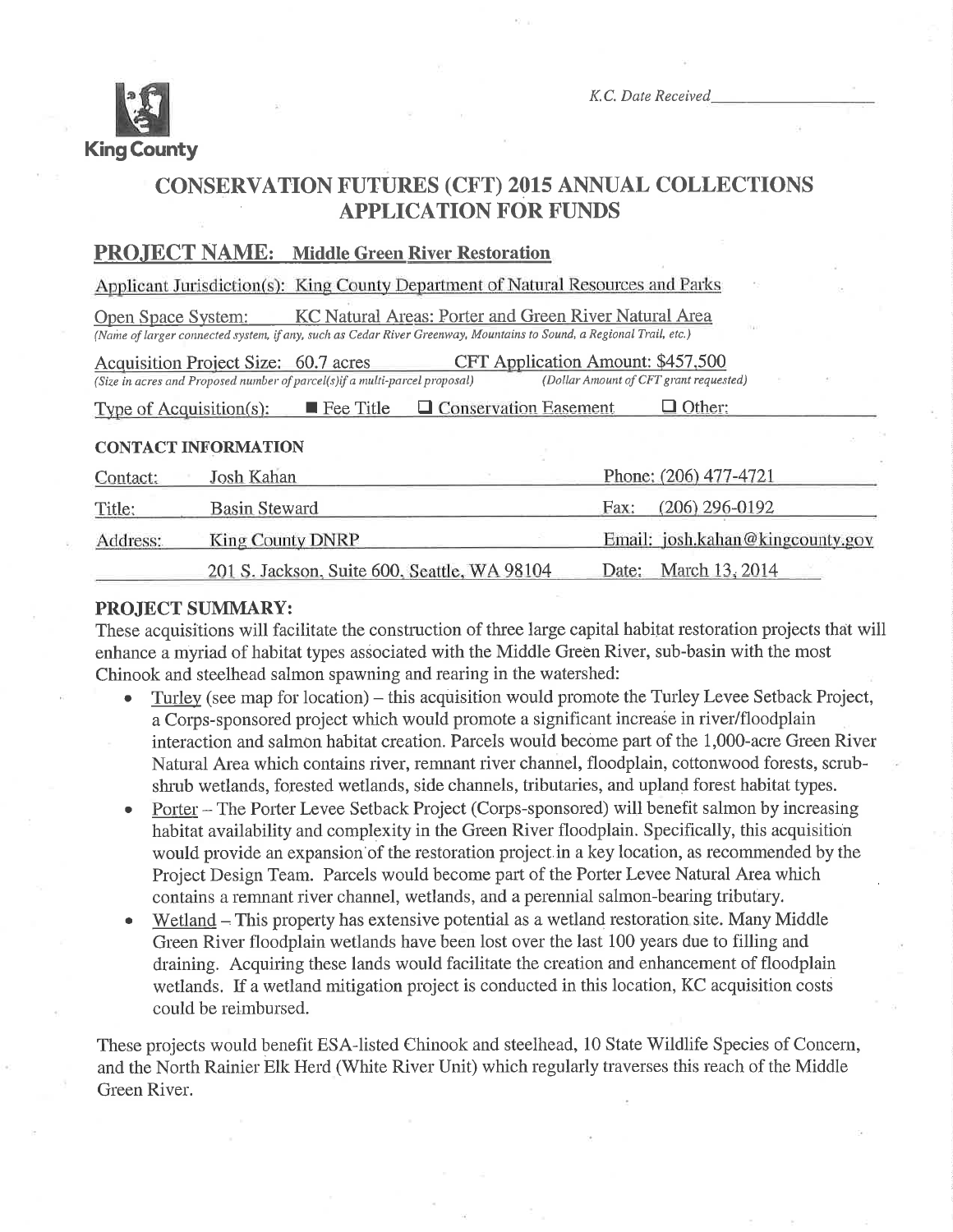#### 1. OPEN SPACE RESOURCES

Review the attached evaluation criteria. For the **proposed acquisition parcel(s)**, please (1) mark those criteria that apply, and  $(2)$  describe in the space below how the proposed acquisition satisfies each marked criteria.

- $\blacksquare$  A. Wildlife habitat or rare plant reserve  $\blacksquare$  E. Historic/cultural resources
- 
- 
- 
- 
- **R** B. Salmon habitat and aquatic resources  $\Box$  F. Urban passive-use natural area/greenbelt
	-
- **C.** Scenic resources **F** G. Park/open space or natural corridor addition **I D.** Community separator **I H.** Passive recreation opportunity/unmet needs

Wildlife Habitat/Plants – This reach of the Middle Green River provides habitat for 10 Washington State Species of Concern: Chinook salmon, steelhead, bald eagle, great blue heron, pileated woodpecker, big brown bat, fisher, mink, Western toad, and Van Dyke's salamander. The North Rainier Elk Herd (White River Unit) with 600-900 individuals is one of 10 documented elk herds in state. Birds include tutkey vulture, wood duck, western screech-owl, barn owl, goldfinch, blue grouse, violet green swallows. The varied habitat types (riverine, floodplain, steep slopes, streams, wetlands, ravines, riparian zones, uplands) provide food and cover for a wide variety of wildlife. When these ecosystems merge, landscape variations such as "edge habitat" are created.

Salmon Habitat/Aquatic Resources - Protection and restoration of refuge habitat (side channels, off-channels, tributary access) is a primary goal of the WRIA 9 Salmon Habitat Plan (Plan) (2005) for the Middle Green River subwatershed. These acquisitions would promote the restoration of refuge habitat which has been greatly depleted along the river. These projects were assessed in the recently published Middle Green River Levee Setback Feasibility Report (KC 2013). The Middle Green River was identified as one of 10 most important river reaches in Puget Sound for salmon recovery (Trust for Public Land 2001).

Scenic Resources - These parcels provide outstanding scenic opportunities associated with the Middle Green River. Observers can see extensive forests, steep slopes, streams, wetlands, and a beautiful and dynamic floodplain of a major river.

Community Separator - The reach is within five miles of Auburn, Black Diamond, and the Muckleshoot Indian Reservation, If acquired, these parcels would increase the community separator function currently being provided by the natural areas. Preserving these lands would also increase the linkage of public land along the Middle Green River.

Park/Open Space or Natural Corridor Addition - Preserving this reach would provide additional permanent protection for the -1,000-acre Green River Natural Area, the Porter Levee Natural Area. These natural areas are closely associated with the 2,500-acre Green River Gorge State Park lands. These public lands provide ecological connectivity important for fish and wildlife migration.

Passive Recreation Opportunity - Permanently preserving these parcels would enhance passive recreation opportunity provided by the three natural areas, which provide respite for those interested in experiencing natural open space in south King County. Preserving these parcels would enhance the opportunity KC residents have to hike, fish, and bird-watch in a natural setting. Residents in the fast-growing communities of Enumclaw, Black Diamond, Aubum, and the Enumclaw Plateau would benefit from additional permanently protected passive recreational opportunities along the Middle Green River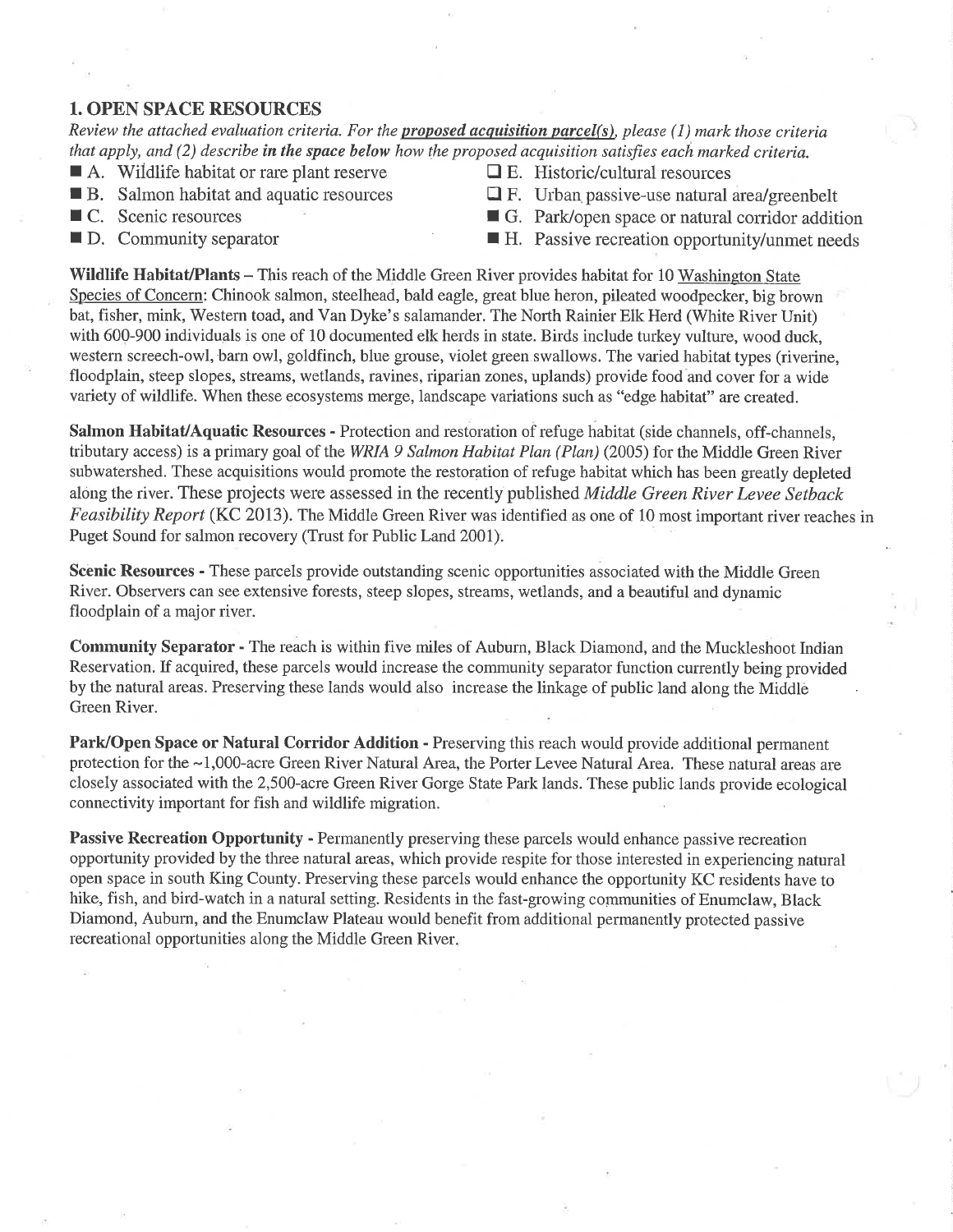# 2. ADDITIONAL FACTORS

For the proposed acquisition parcel(s), please (1) mark all criteria that apply, and (2) thoroughly, yet succinctly describe in the space below how the proposed acquisition satisfies each marked criteria.

- $\blacksquare$  A. Educational/interpretive opportunity
- **R** B. Threat of loss of open space resources
- $\blacksquare$  C. Ownership complexity/willing seller(s)/ownership interest proposed
- $\blacksquare$  D. Partnerships Describe any public or private partnerships that will enhance this project:
- $\blacksquare$  E. Is the property identified in an adopted park, open space, comprehensive, or community plan?
- D F. Transferable Development Credits (TDC) participation

Educational/interpretive opportunity - Preserving these paicels would provide educational and interpretive opportunities. The properties contain upland, steep slope, and riparian habitat, the benefits of which could be described in educational signage along trails. Reasons why this area is important to fish, wildlife, and water quality could be hightighted with signage. Visitors could also leam about the fish and wildlife habitat restoration projects planned for the three natural areas.

Threat of loss of open space resources - Protection of these properties would prevent undesirable management issues associated with residential development (tree clearing, livestock grazing, and in the case of the "Wetland" parcels, commercial development).

Ownership complexity/willing seller/ownership interest - King County DNRP has contacted all of the prioritized parcel owners. All are willing to negotiate an acquisition.

Partnerships - This acquisition effort is supported by the Middle Green River Coalition.

Is property identÍfied in adopted park, open space, comprehensive, or community plan? - Support for acquiring land in the areas where the parcels are found is expressed in: Waterways 2000 (KC 1995), Green/Duwamish Ecosystem Restoration Program (Corps 2000), Last Best Places in the Middle Green River report (KC 2002), WRIA 9 Salmon Habitat Plan (WRIA 9 2005), and the Middle Green River Levee Setback Feasibility Report (KC 2013).

## 3. STEWARDSIIIP AND MÄINTENANCE

How will the property be stewarded and maintained? Does the property lend itself to volunteer stewardship opportunities? How will ongoing stewardship and maintenance efforts be funded?

Agency Participation - The maintenance and stewardship of these parcels will be the responsibility of KC DNRP. Stewardship of these sites will be a partnership between KC staff and community stewardship groups and volunteers. The three natural areas are curently managed exclusively for natural resource protection; the addition of these parcels to the KC natural area system would not change the management objectives of the natural areas or of the acquired parcel. However, the site management plan would be amended to include acquired parcels.

Monitoring and Maintenance - Baseline monitoring will be conducted immediately after property acquisition and include a site inventory. This information will provide a foundation for a site management plan, which will guide long-term monitoring, maintenance, restoration, and overall management. Monitoring and maintenance will be accomplished through volunteer work parties, paid staff, and contract crews. Adaptive management will be implemented to respond to other challenges observed through monitoring.

Signage. Inspection and Enforcement - Like all public land, these parcels have the potential to become illegal dumping areas and may draw partygoers or transients. However, these particular parcels have a fairly low risk of this happening because of distance from urban areas and lack of access. Signage would be placed at the site and regular park inspections would be conducted to discourage misuse. KC staff works closely with the KC Sheriff's Department to ensure enforcement of County Park System Codes.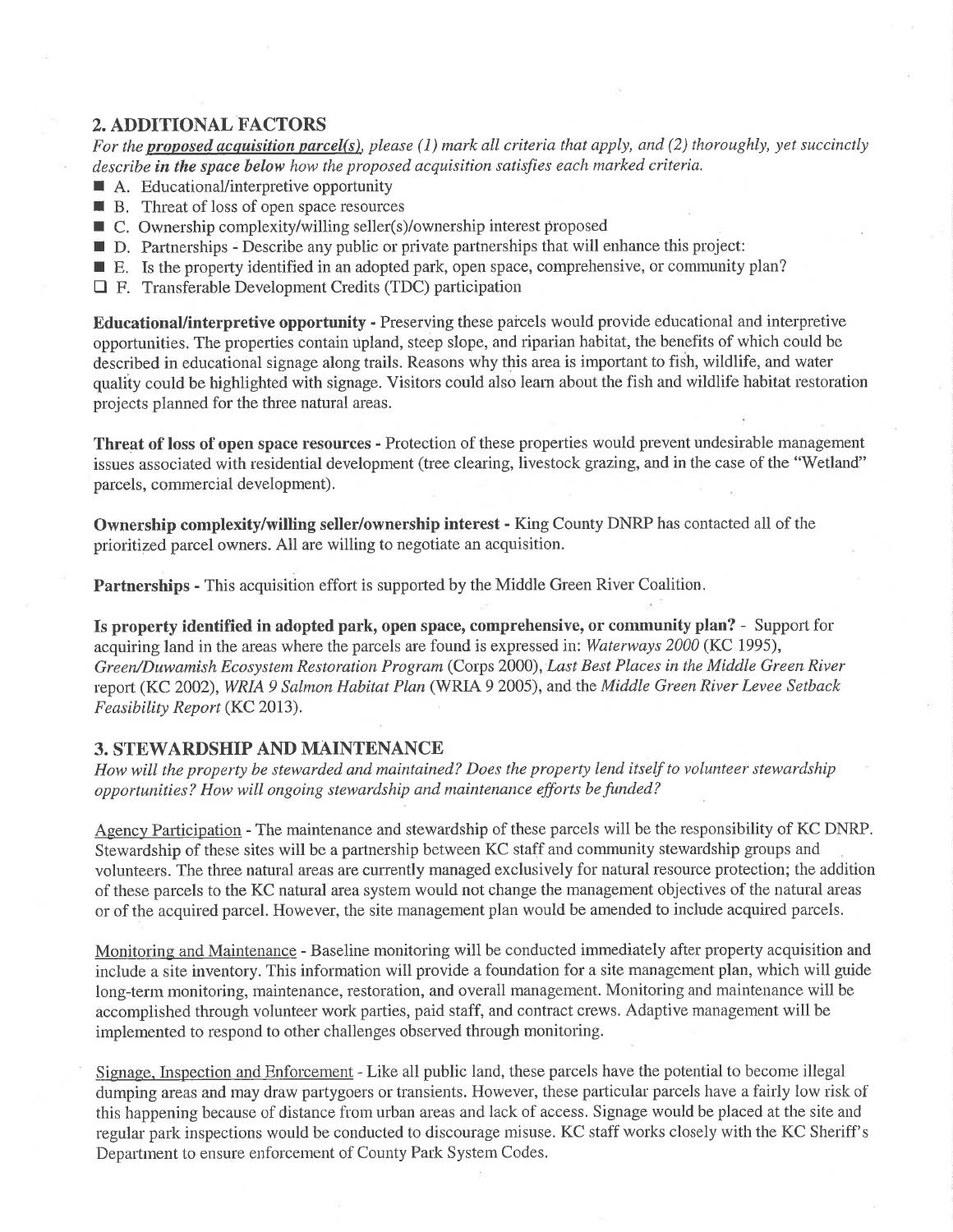Volunteers - Volunteers from schools and community groups may be recruited for future restoration efforts.

Trails - KC DNRP will develop a trails plan if one is considered appropriate on-site. Any trails that are constructed would be "soft" and consistent with the primary use of the site as an undeveloped natural area. Trail maintenance would be accomplished by KC staff and volunteers.

# 4. PROJECT BUDGET

## TOTAL CFT APPLICATION AMOUNT\* | \$885,000

\*Allowable acquisition costs (Ordinance 13717): The disbursement of funds shall be made only for capital project expenditures that include costs of acquiring real property, including interests in real property, and the following costs: the cost of related relocation of eligible occupants, cost of appraisal, cost of appraisal review, costs of title insurance, closing costs, pro rata real estate taxes, recording fees, compensating tax, hazardous waste substances reports, directly related staff costs and related legal and administrative costs, but shall not include the cost of preparing applications for conservation futures funds.

#### Estimation of property value:

Briefly describe how land values have been estimated, i.e. appraisal, property tax assessment, asking price, letter of value or other means.

Budget estimates were correlated through market value comparison in KC appraisal files of comparable properties with similar site influences, and would be confirmed by appraisal prior to acquisition.

| <b>ESTIMATED PROJECT COSTS (dollars)</b>               |           |  |
|--------------------------------------------------------|-----------|--|
| Total property interest value                          | \$805,000 |  |
| Title and appraisal work                               | \$25,000  |  |
| Closing, fees, taxes                                   | \$25,000  |  |
| Relocation                                             | <b>NA</b> |  |
| Hazardous waste reports                                | \$20,000  |  |
| Directly related staff, administration and legal costs | \$40,000  |  |
| <b>Total Project Costs (CFT and other funds)</b>       | \$915,000 |  |

| <b>MATCHING FUNDS SOURCES</b>         | Date Expended or | Match Funds Expended or |
|---------------------------------------|------------------|-------------------------|
|                                       | Committed        | Committed               |
| 2014 Parks Levy - Regional Open Space |                  | \$457,500               |
| <b>Acquisition funds</b>              |                  |                         |
| <b>Total Matching Funds</b>           |                  | \$457,000               |
| (Based on 2-year requirement)         |                  |                         |
| Unidentified Remaining Match Need:    |                  | <b>NA</b>               |

#### Unidentifïed remaining match need

Please discuss briefly how the unidentified remaining match need above will be met: No additional matching funds are needed If 2014 Parks Levy funds are available.

## 5. IN-KIND CONTRIBUTIONS FROM PARTNERSHIPS

| <b>Brief Activity Description</b> | <b>Dollar Value of</b> | <b>Status</b>        | <b>Activity Date Range</b>     |  |
|-----------------------------------|------------------------|----------------------|--------------------------------|--|
|                                   | In-kind                | (Completed, or       | (When was activity completed?) |  |
|                                   | <b>Contribution</b>    | Proposed in future?) | Or, date proposed in future)   |  |
| Middle Green River Coalition      | \$5,000                | Proposed             | Ongoing                        |  |
| <b>TOTAL</b>                      | \$5,000                |                      |                                |  |